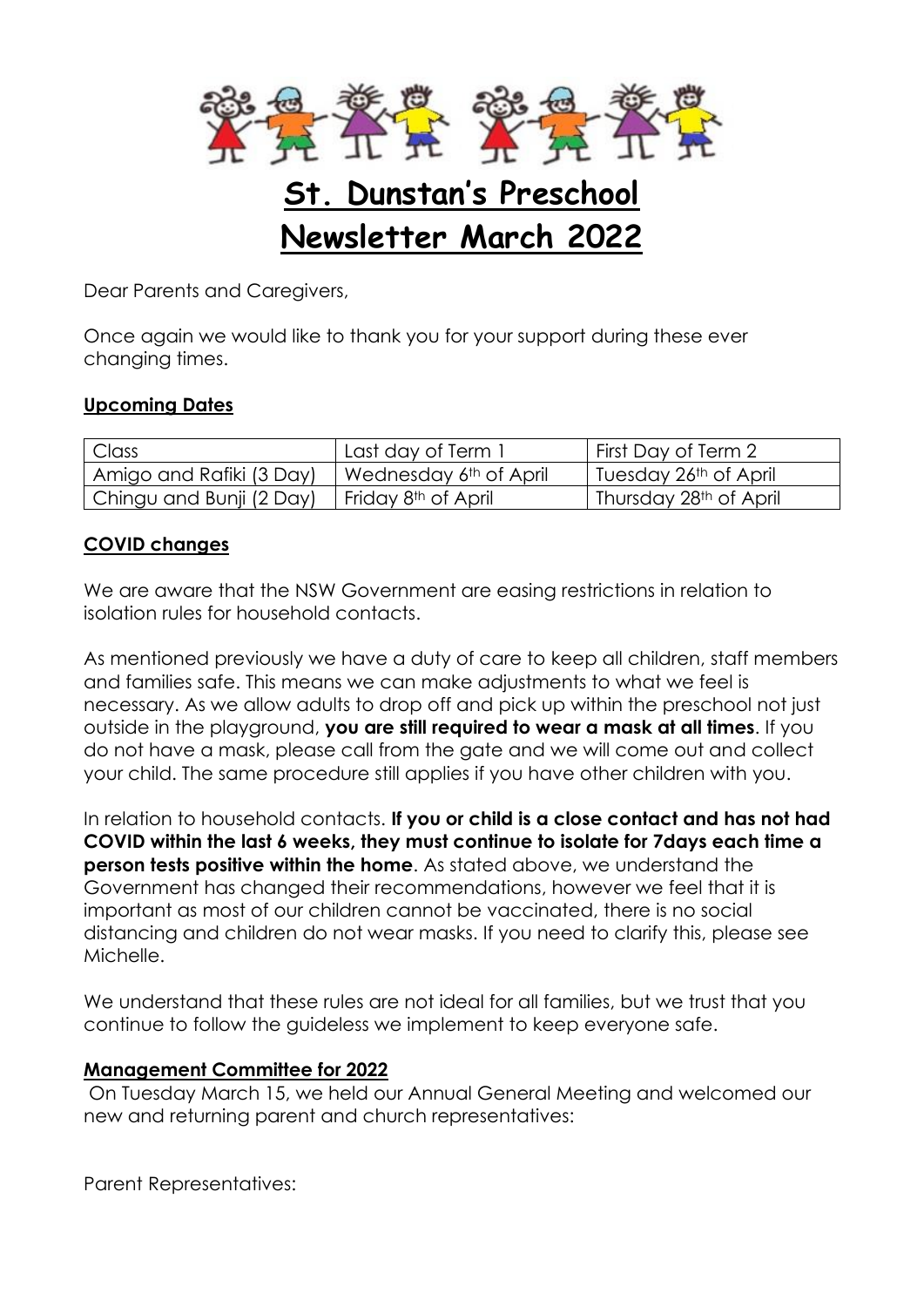- Hui wi Quek (Treasure)
- Melinda Fitzgerald

Church Representatives:

- Tim Adams (Secretary)
- Robyn McMurdo (Assistant
	- Secretary)
- Claire Hinggerson (Vice President)
- Rubi Martin
- Robyn Hattingh (President)
- Albertus Hattingh
- Craig McMurdo

A big THANK YOU and welcome to the new committee, we are looking forward to another positive and productive year for the preschool.

## **Policies**

We are continuously reviewing policies at the preschool. Part of the process is to receive parent feedback regarding policies. If you are available to help us with this process by taking policies home to comment on, please see Michelle.

#### **Family photos**

We would like some family photos to add to your child's Preschool Journey book. Please hand the photos in your child's teacher, or email them to [mail@stdpk.org.au](mailto:mail@stdpk.org.au) and we can print them off for you.

## **Our educational program**

We would like to share with you how our educational program operates at the preschool. A quality program addresses the learning of the children within a planning cycle which has the following stages: observing and collecting information, analysing, planning, implementing, reflecting/evaluating.

Please see attached a summary of our planning cycle in which every child's learning is documented and reflected upon in order to provide opportunities for them to achieve their best learning potential in preparation for school and life.

## **Friendly Reminders**

- Please remember your child's hat. With the unpredictable weather we have been experiencing it is important to make sure that your child is wearing sensible clothing and that you apply sunscreen to your child upon arrival at preschool. Sunscreen is always available on top of the lockers and at the outside sink. We will assist your child with application for afternoon outside play.
- Please remember to pack spare clothes.
- Slow down and drive carefully in the carpark.
- Always hand your child's medication to a member of staff and complete a medication form.
- Sandals and running shoes are the best choice for climbing our obstacle course, so no thongs or crocs please.
- Please remember to bring a water bottle.
- Please do not hold the gates open for long periods of time as it can be an opportunity for children to leave the preschool unaccompanied.